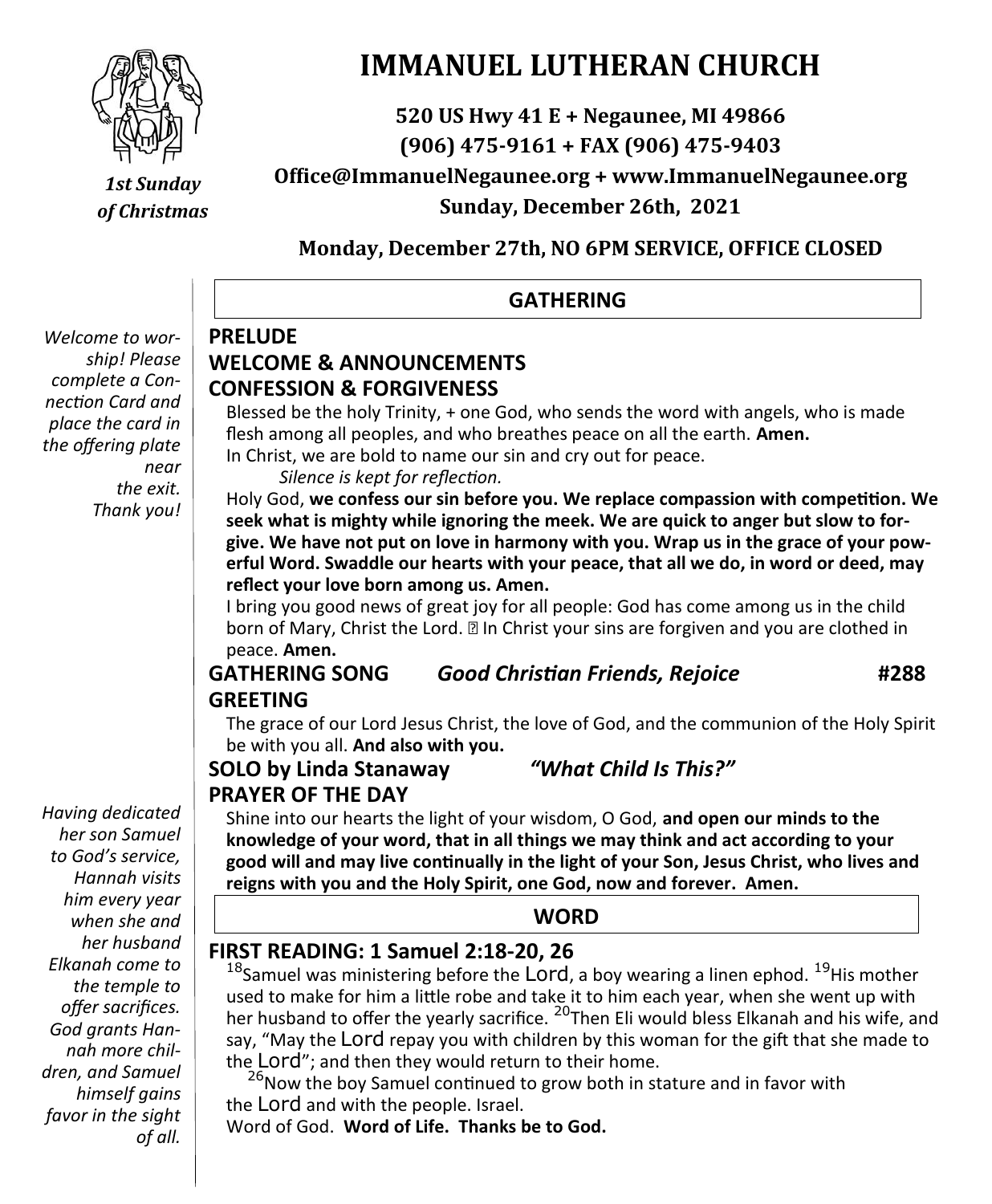# **PSALM 148**

<sup>1</sup>Hallelujah! Praise the Lord from the heavens; praise God in the heights.

**2 Praise the Lord, all you angels; sing praise, all you hosts of heaven.** <sup>3</sup>Praise the Lord, sun and moon; sing praise, all you shining stars.

**4 Praise the Lord, heaven of heavens, and you waters above the heavens.**  $5$ Let them praise the name of the Lord, who commanded, and they were created,

**<sup>6</sup>who made them stand fast forever and ever,** 

**giving them a law that shall not pass away.**

 $7$ Praise the Lord from the earth, you sea monsters and all deeps;

**8 fire and hail, snow and fog, tempestuous wind, doing God's will;** <sup>9</sup>mountains and all hills, fruit trees and all cedars;

**<sup>10</sup>wild beasts and all cattle, creeping things and flying birds;**

 $11$ sovereigns of the earth and all peoples, princes and all rulers of the world;

**<sup>12</sup>young men and maidens, old and young together.**

<sup>13</sup>Let them praise the name of the Lord,

whose name only is exalted, whose splendor is over earth and heaven.

**<sup>14</sup>The Lord has raised up strength for the people** 

**and praise for all faithful servants,**

**the children of Israel, a people who are near the Lord. Hallelujah! SECOND READING: Colossians 3:12-17**

#### $12$ As God's chosen ones, holy and beloved, clothe yourselves with compassion, kindness, humility, meekness, and patience.  $^{13}$ Bear with one another and, if anyone has a complaint against another, forgive each other; just as the Lord has forgiven you, so you also must forgive. <sup>14</sup>Above all, clothe yourselves with love, which binds everything together in perfect harmony. <sup>15</sup>And let the peace of Christ rule in your hearts, to which indeed you were called in the one body. And be thankful.  $^{16}$  Let the word of Christ dwell in you richly; teach and admonish one another in all wisdom; and with gratitude in your hearts sing psalms, hymns, and spiritual songs to God. <sup>17</sup>And whatever you do, in word or deed, do everything in the name of the Lord Jesus, giving thanks to God the Father through him.

Word of God. **Word of Life. Thanks be to God.** 

## **GOSPEL ACCLAMATION**

**Alleluia. Let the peace of Christ rule in your hearts, and let the word of Christ well in you richly. Alleluia.** *(Col. 3:15, 16)* 

## **GOSPEL: Luke 2:41-52**

The holy gospel according to…

### **Glory to you, O Lord.**

 $41$ Now every year [Jesus'] parents went to Jerusalem for the festival of the Passover. <sup>42</sup>And when he was twelve years old, they went up as usual for the festival. <sup>43</sup>When the festival was ended and they started to return, the boy Jesus stayed behind in Jerusalem, but his parents did not know it. <sup>44</sup>Assuming that he was in the group of travelers, they went a day's journey. Then they started to look for him among their relatives and friends. <sup>45</sup> When they did not find him, they returned to Jerusalem to search for him. <sup>46</sup>After three days they found him in the temple, sitting among the teachers, listening to them and asking them questions. <sup>47</sup>And all who heard him were amazed at his understanding and his answers. <sup>48</sup>When his parents saw him they were astonished; and his mother said to him, "Child, why have you treated us like this? Look, your father and I have been searching for you in great anxiety." <sup>49</sup>He said to them, "Why were you searching for me? Did you not know that I must be in my Father's house?" <sup>50</sup>But they did not understand what he said to them. <sup>51</sup>Then he went down with them and came to Nazareth, and was obedient to

*Just as newly baptized Christians in the early church were clothed with new garments upon arising from the baptismal waters, so all who have received God's gift of life in Jesus Christ are covered with the character of Christ.*

*Jesus grew up in a family that went to the Passover festival each year. It was in this environment of faithful adherence to the law that Jesus grew into spiritual maturity and an understanding of his identity and mission.*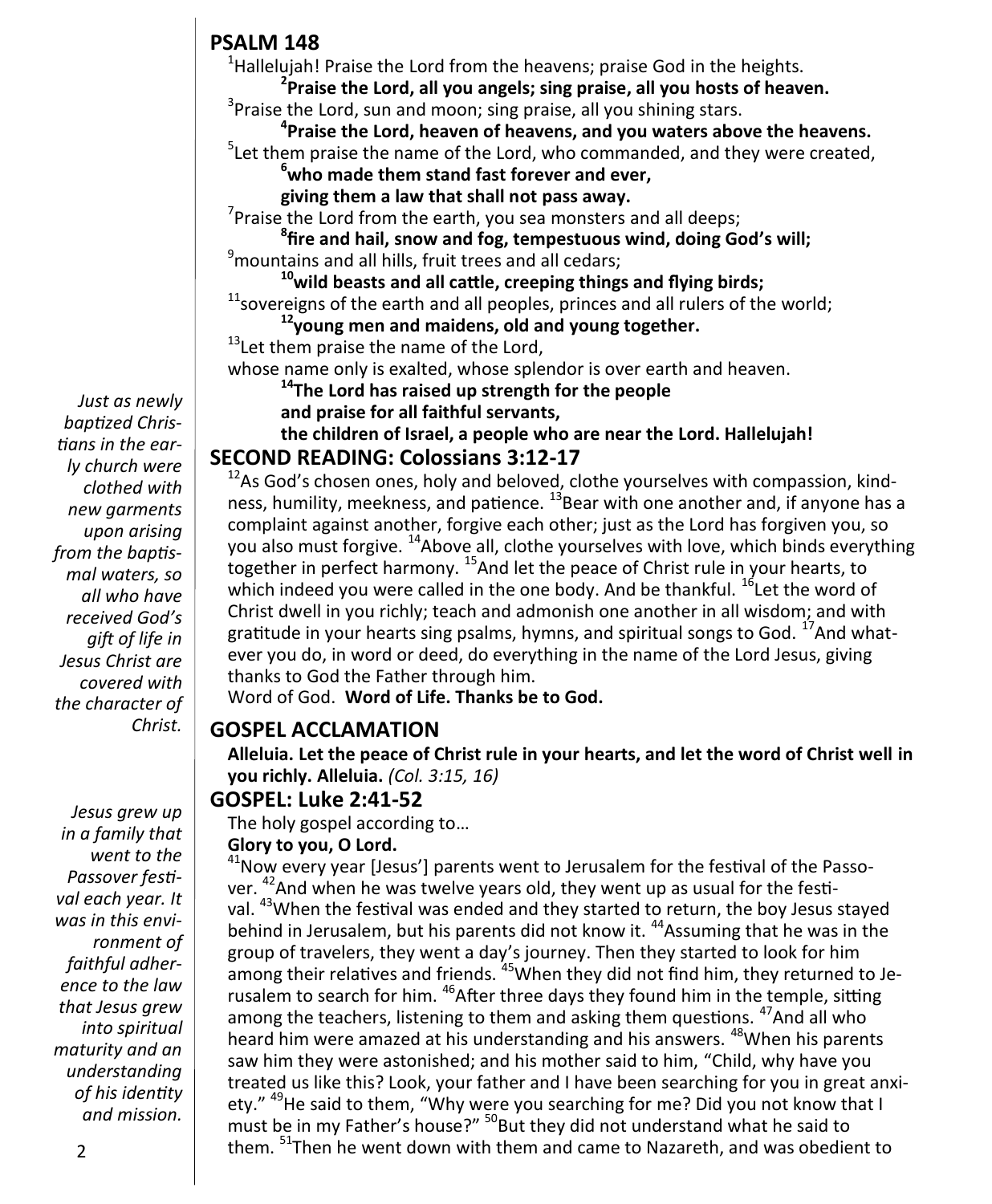them. His mother treasured all these things in her heart.  $52$  And Jesus increased in wisdom and in years, and in divine and human favor.

The Gospel of our Lord.

#### **Praise to you O Lord.**

# **SERMON Pastor Terry Cathcart SONG** *Love Has Come* **#292**

#### **THE NICENE CREED**

**We believe in one God, the Father, the Almighty, maker of heaven and earth, of all that is, seen and unseen.**

**We believe in one Lord, Jesus Christ, the only Son of God, eternally begotten of the Father, God from God, Light from Light, true God from true God, begotten, not made, of one Being with the Father; through him all things were made.** 

- **For us and for our salvation he came down from heaven, was incarnate of the Holy Spirit and the virgin Mary and became truly human. For our sake he was crucified under Pontius Pilate; he suffered death and was buried. On the third day he rose again in accordance with the scriptures; he ascended into heaven and is seated at the right hand of the Father. He will come again in glory to judge the living and the dead, and his kingdom will have no end.**
- **We believe in the Holy Spirit, the Lord, the giver of life, who proceeds from the Father and the Son, who with the Father and the Son is worshiped and glorified, who has spoken through the prophets. We believe in one holy catholic and apostolic church. We acknowledge one baptism for the forgiveness of sins. We look for the resurrection of the dead, and the life of the world to come. Amen.**

#### **PRAYERS OF INTERCESSION**

Joining our voices with the heavenly host and Christians throughout time and space, let us pray for the church, the world, and all in need.

*A brief silence.*

You come to us in gatherings of your church across the globe. Unite us with those who celebrate your birth even when they are weighed down by grief, loss, poverty, hunger, or injustice. Merciful God, **receive our prayer.**

You come to us in the diverse splendor of the universe. Grant us the humility to trust our place in the network of creation, that we live in service to you and the natural world. Merciful God, **receive our prayer.**

You come to us through relationships of many kinds: families, friendships, communities, and nations. Guide us in these relationships, that we recognize the Christ child in one another and show your love to those most vulnerable. Merciful God, **receive our prayer.**

You come to us through people whom the world forgets. Poor shepherds and an imprisoned Paul announced your good news. Send your Spirit to all who are imprisoned, struggling with addiction, unwell, or in any need this day. Merciful God, **receive our prayer.**

You come to us in acts of justice and forgiveness. Open our hearts to forgive one another, without permitting injustice. Supply us with the wisdom to be clothed with love, binding all things together in perfect harmony. Merciful God,

#### **receive our prayer.**

*Here other intercessions may be offered.*

You come to us through those who have died yet live with you forever. We give thanks for Stephen, deacon and martyr, who gave his life to tell the story of your love. Merciful God, **receive our prayer.**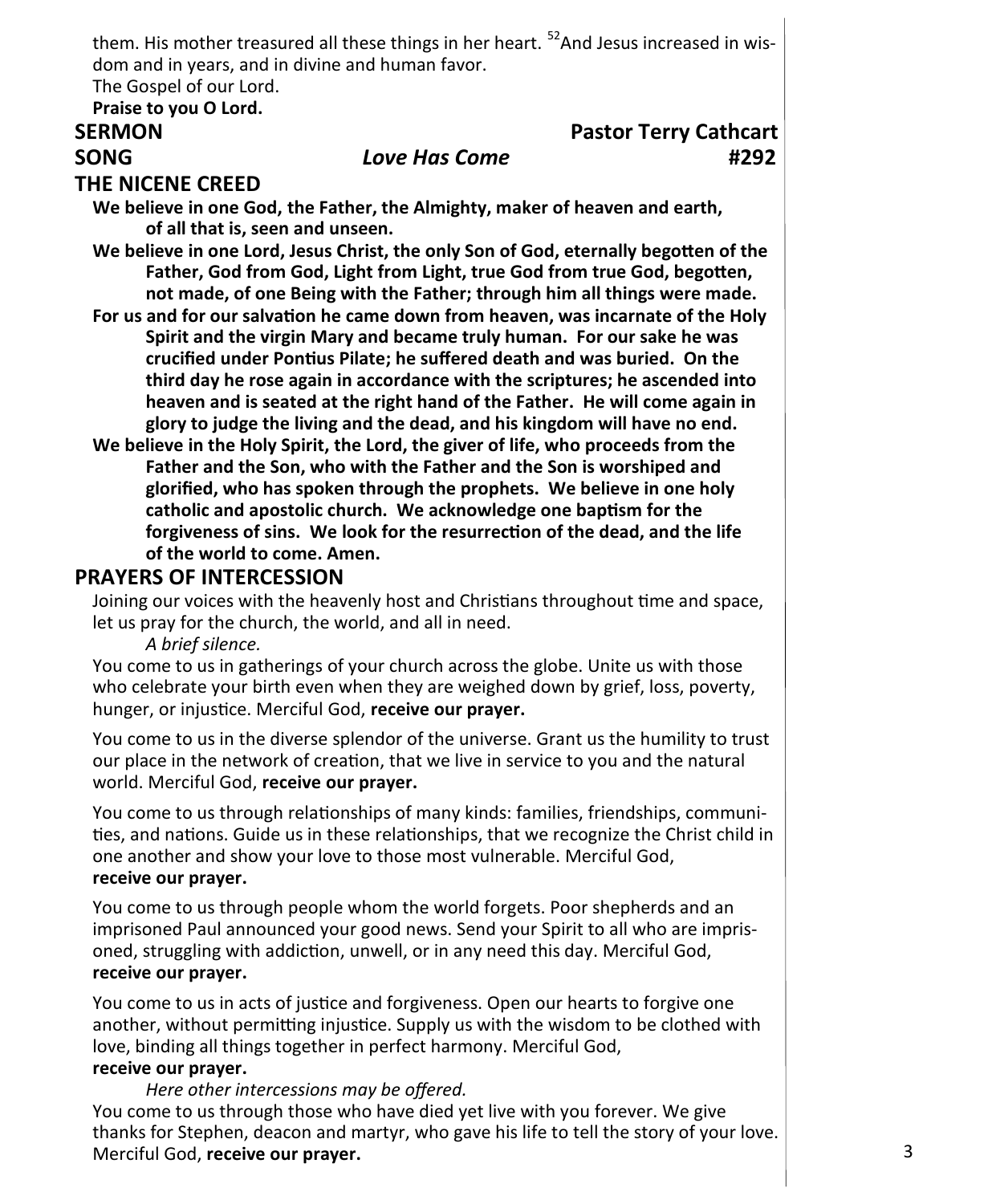Rejoicing in your Word made flesh among us, we commend these prayers to you, confident of your grace and love made known to us in Jesus Christ, our Savior. **Amen.**

### **SHARING OF CHRIST'S PEACE**

The peace of Christ be with you always. **And also with you.**

### **MEAL**

# **OFFERING PRAYER**

**OFFERING**

Gracious God, **your Word-made-flesh brings harmony to the earth. As we offer ourselves and these your gifts, prepare us to receive the grace and truth you offer at this table and renew in us the song of your salvation, in Jesus Christ our Savior. Amen.**

## **THANKSGIVING AT THE TABLE THE LORD'S PRAYER**

**Our Father, who art in heaven, hallowed be thy name, thy kingdom come, thy will be done, on earth as it is in heaven.**

**Give us this day our daily bread; and forgive us our trespasses, as we forgive those who trespass against us;**

**and lead us not into temptation, but deliver us from evil.**

**For thine is the kingdom, and the power, and the glory, forever and ever. Amen.**

# **COMMUNION DISTRIBUTION**

**Piano/Organ Duet by Connie Scanlon and Vicki Lempinen "***Birthday of a King"*

**SONG AFTER COMMUNION (***sung to God Rest You Merry Gentlemen)*

**1.) Oh, thank the Lord and sing His praise,**

**What He has done proclaim!**

**Let all who seek the Lord rejoice**

**And proudly bear His name**

- **Who leads His thankful people forth His promises to claim**
- **Oh, tidings of comfort and joy, comfort and joy,**

**Oh, tidings of comfort and joy!**

**2.) Lord, let your servant go in peace, Your word has been fulfilled.**

**My eyes have seen the saving work**

**Which for the world you willed:**

**The glory of your chosen race As light for all revealed**

**Oh, tidings of comfort and joy,**

**comfort and joy,**

**Oh, tidings of comfort and joy!**

*Renew our lives that we may welcome and care for one another and that we may live and serve within the greater community of Negaunee and the world, witnessing to others your abundant love, grace, and welcome.*

*All baptized Christians who believe this true presence are welcome and encouraged to receive Holy Communion today. Parents, please assist your child(ren) if you wish them communed.*

*We believe that the true body and blood of Jesus Christ is in/with/under the bread and wine.*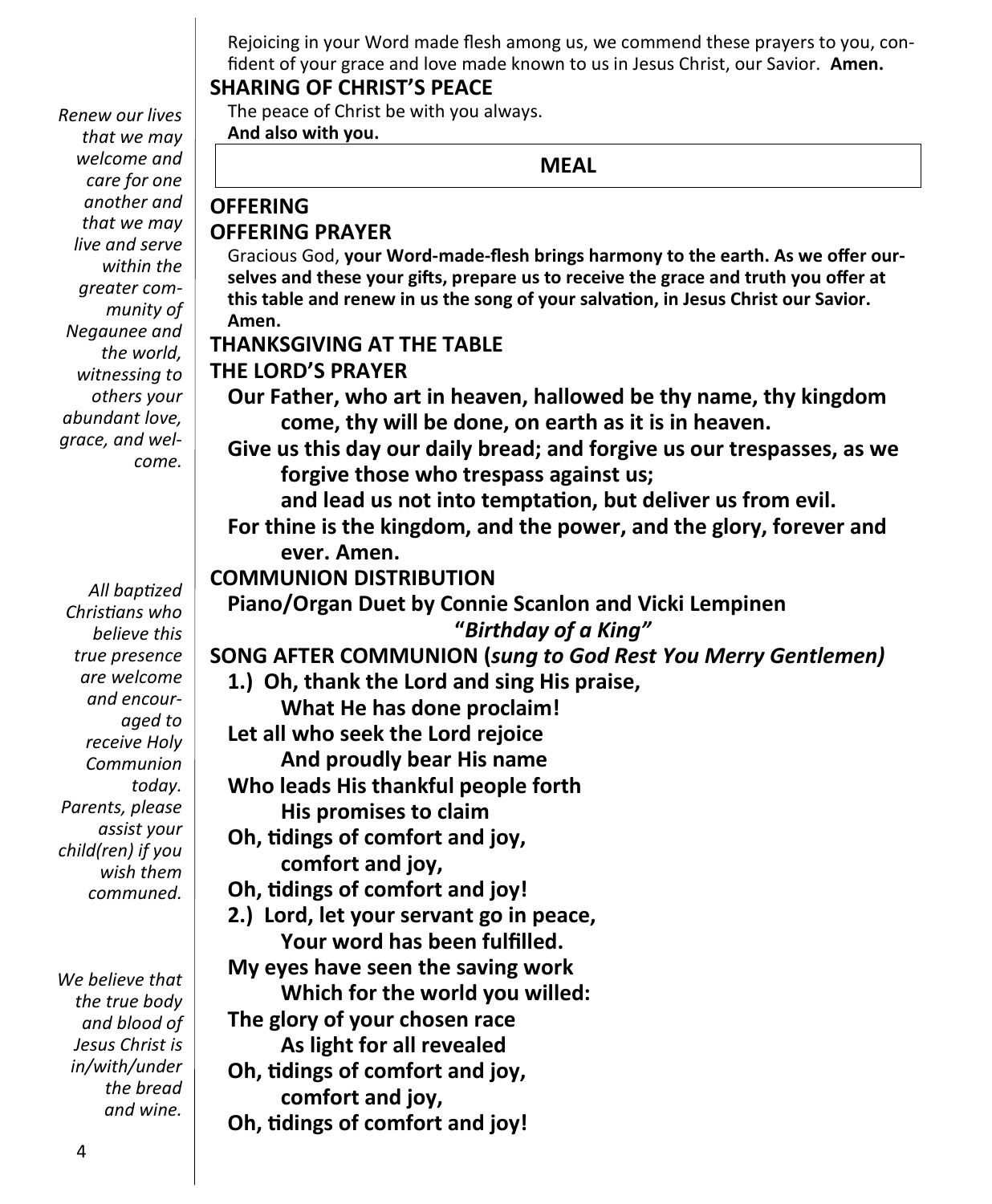**3.) Oh, praise to God the Father, And praise to God the Son, And praise to God the Spirit, Most blessed Three in One. As 'twas, is now, and e'er shall be While endless ages run! Oh, tidings of comfort and joy, comfort and joy, Oh, tidings of comfort and joy!**

### **PRAYER AFTER COMMUNION**

We thank you, wondrous God, **for Jesus, God with us, in these gifts of bread and wine. As we have shared this feast of love, strengthen us to share your love with all the world. In Jesus' name we pray. Amen.**

# **SENDING**

#### **BLESSING DISMISSAL**

Go in peace. Rejoice in Christ our Savior. **Thanks be to God. POSTLUDE**

# **\_\_\_\_\_\_\_\_\_\_\_\_\_\_\_\_\_\_\_\_\_\_\_\_\_\_\_\_\_\_\_\_\_\_\_\_\_\_\_\_\_\_\_\_\_\_\_\_\_\_\_\_\_\_\_\_\_\_ ANNOUNCMENTS FOR THE WEEKS OF December 26, 2021—January 2, 2022**

**\*BIRTHDAYS: Happy** 87th **Birthday** to *Bettie Ahola* on January 1st.

**\*SUPPORT FOR ARIANNA PAANANEN** A GoFundMe page [\(https://gofund.me/](https://gofund.me/9db84b12)  [9db84b12\)](https://gofund.me/9db84b12) is assisting the Paananen family with expenses related to Arianna's cancer treatment. Ari is 10 years old, and on August 9, 2021, was diagnosed with a brain tumor and has been doing treatments at Mayo in Rochester, MN. Ari just completed radiation treatment. THE TUMOR IS GONE! PRAISE GOD! Her ongoing care will continue to include trips to Mayo. Thank you for your prayers and other support.

**\*PHOTO DIRECTORY PICTURES—**If you haven't had your picture taken for the new church photo directory and would like to be included in its printout, please call the office. You can still email or send in a picture of yourself. This is for sharing name/face recognition, not a studio portrait. The Directory will be released in 2022. Thank you for participating.

**\*GIVING YOUR OFFERINGS:** Thank you for continuing to financially support our ongoing congregational mission. Electronic giving is available on our website or through the GivePlus app. (Note: Immanuel absorbs the following processing fees on electronic gifts: giving via debit/credit card 2.75% + \$0.45 per transaction and giving via ACH 1.00% +\$0.45 per transaction.)

**\*SUNDAY SCHOOL IS UNDERWAY! There is NO Sunday School today.** But, if you are interested in Sunday School for your child(ren), there is open enrollment for toddlers through Grade 5. Come to the church Sunday mornings for 9:15 am where class meets in the Fellowship Hall. Sunday School has a Facebook page to share up-to-date information. Go to *'Immanuel Lutheran Church Negaunee'* on Facebook and click on the Sunday School







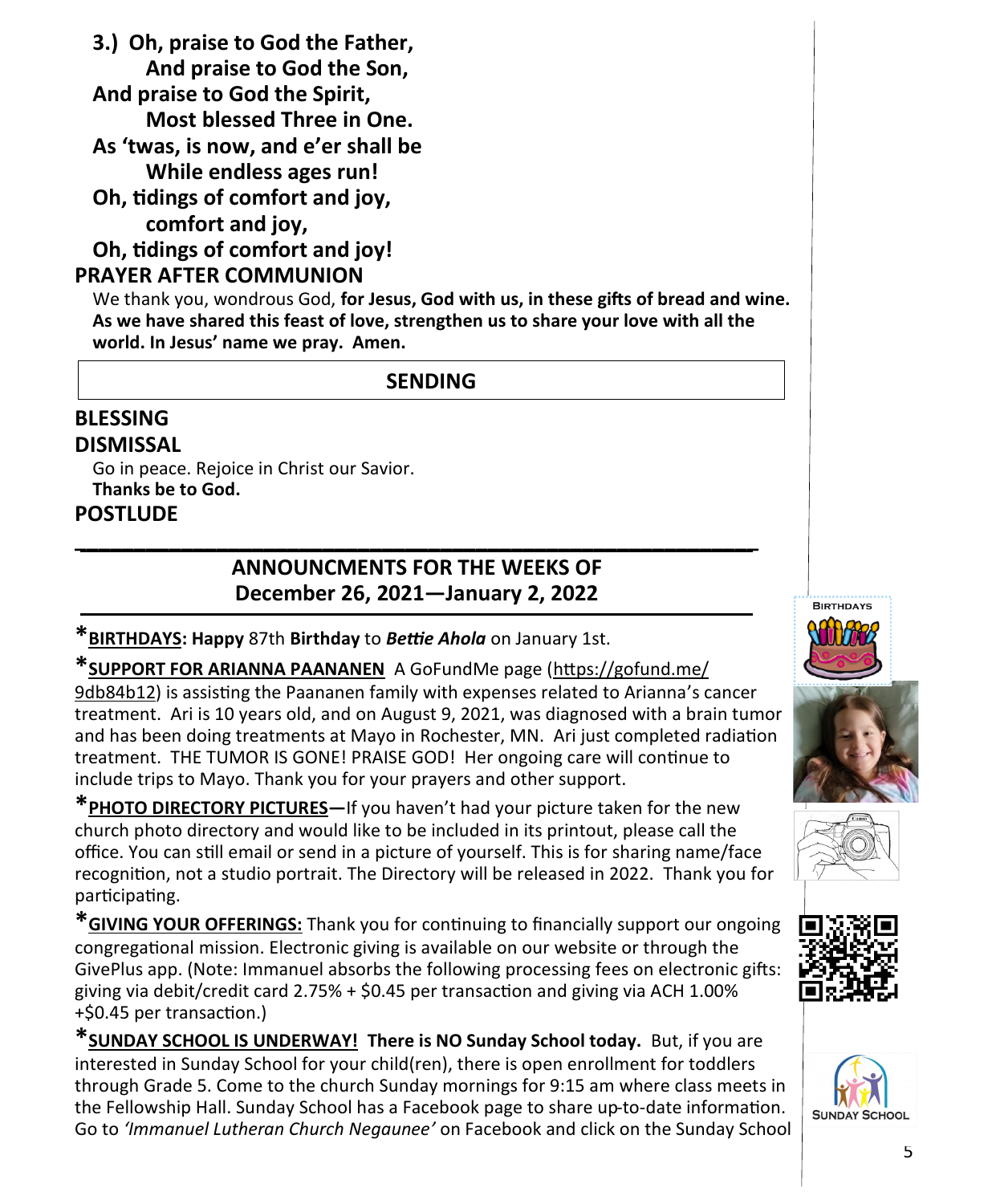









group. For in-person classes, we follow Immanuel's Church Council policies which recommend wearing masks. Masks must be worn by unvaccinated persons. Sunday School Schedule: 9:15-9:25am – DROP-OFF, OPENING; 9:30am – INSTRUCTION; 10:15am – JOIN FAMILIES FOR HOLY COMMUNION , 10:30am – DISMISSAL. (Although worship attendance is encouraged, if you are unable to attend, you can make arrangements to have your child (ren) picked up at 10:15am.

**\*WE'RE HIRING: We are in need of a part-time custodian**. If you are interested, you can pick up an application from the office or go to: [https://immanuelnegaunee.weebly. com/](https://immanuelnegaunee.weebly.com/apply-for-job.html) apply-for-[job.html.](https://immanuelnegaunee.weebly.com/apply-for-job.html) Please pray that God sends the right person.

# **\*2022 CONTRIBUTION ENVELOPES CAN NOW BE PICKED UP FROM THE OFFICE**.

\***PAINTING FUND RAISER** - The Painting Project in the sanctuary is complete. Consider making a donation to this *Sanctuary Painting Fund Raiser* that was voted on after worship, November 1st. We will be raising \$15,000 to help with some of the cost involved with this Project. Thank you for any donation you can make. It will all help with the cost. Right now the total in donations is \$9,514.00. Thank you to all of you who have donated.

*\****CARE CLINIC** A baby's play-pen can be found in the Stewardship area of the church where any Care Clinic items can be placed. Needed items include: Onesies, Bibs, Socks, Newborn Hats, Sweater & Hat Set or a Hooded Sweatshirt or a Little Jacket, Sleepers, A New Outfit, Receiving Blankets, A Rattle, A Small Toy, A Hooded Towel, Washcloths, Shampoo, Lotion, Bath Bar, Diaper Rash Cream, Nail clipper, Wipes, Diapers, or Financial Support (checks made out to 'Immanuel", and in the memo line write 'Care Clinic'). Thank you for any donations you may be able to make. Pastor Tom & Luanne Skrenes are handling this Project.

*\****HARD-COPY PHONE DIRECTORY** Did you indicate on your *Name, Address, Phone, Email Update Sheet* that was mailed to you that you would like a hard-copy phone directory? The 1st draft editions are available on the table in the hallway, approximately across from the office. There's a limited number printed at this time.



#### *KEEP IN YOUR PRAYERS:*

**Pray For**: *Nancy Burton, Jonelle Collins, Gerry Davidson, Billy Jo Kaufman, Peggy Jackson, Betty Kinnunen, Anna Laurila, John Meier, Wendy Niemi, Arianna Paananen, Don & Vera Palomaki, Joyce Peterson, Linda Sjolund, Bob Sylvester, Richard Toyra, and all COVID patients*.

Our Shut-ins: *Bettie Ahola, Rudy Gagnon, Charlene Kivisto, Timothy Kjellman, Betty Lukkarinen, Leo Nirva, Mary Parkkonen, Janet Penhale, Butch Pynnonen, Lillian Rivers, Paul Smith, Lynne Tossava*.

Members in the Armed Service: *Luke DeWitt, Adrianna Gustafson, Michael Gustafson, Hunter (Jessica) Hetrick, Dennis Koski, Jacque Kurian, Tanner Romback, Trevor Romback, Michael Sedlock, Ethan Wallner, Jason Wallner*, and *all Armed Services Families.*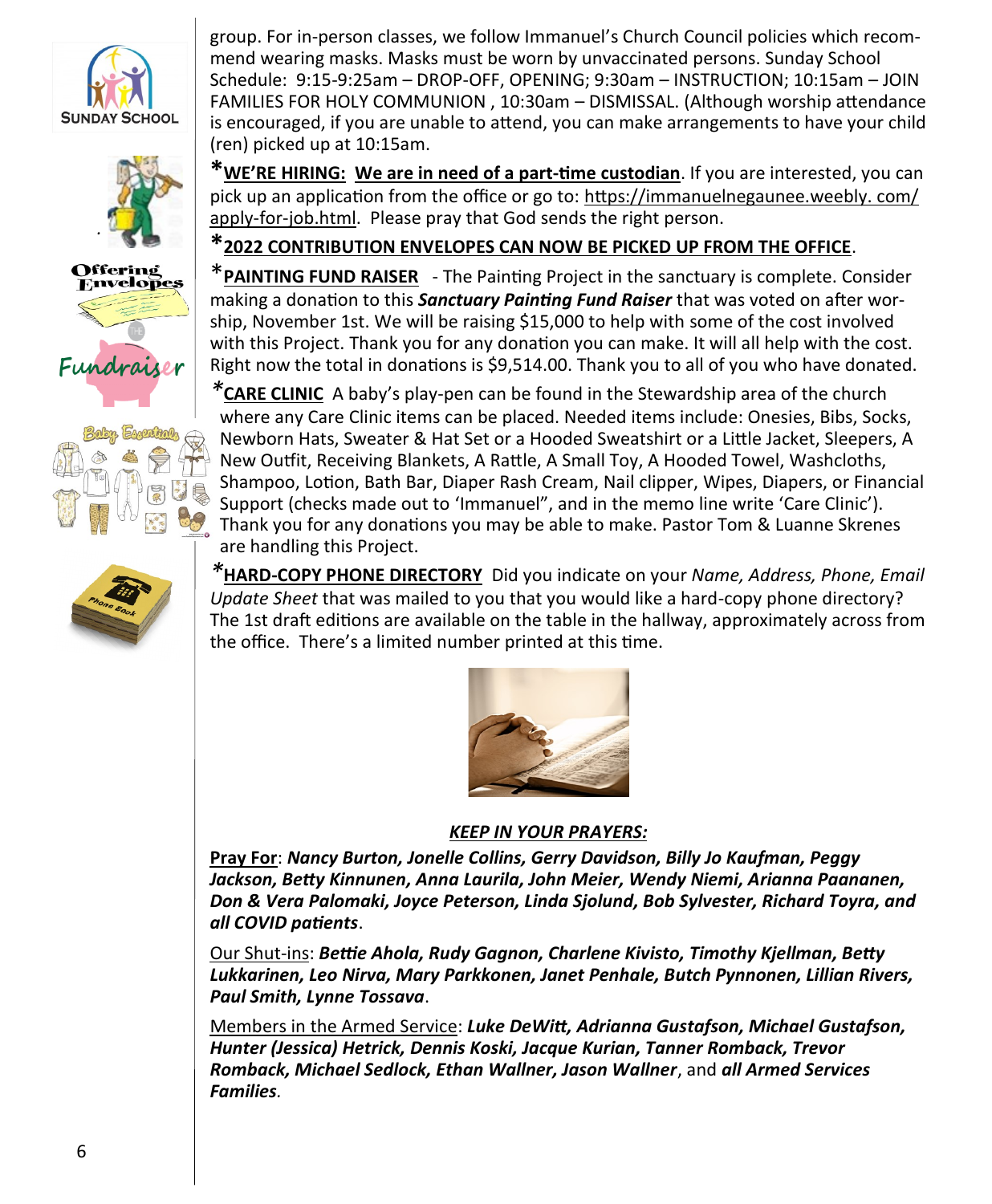# **VOLUNTEERS ASSISTING IN SERVICE**

#### **SERVING IN WORSHIP:** *Pastor Steve Solberg*

#### **ORGANIST/PIANIST/MUSICIAN:** *Connie Scanlon*

**Worship Services: Sun. @ 9:30 am / Mon. @ 6 pm Office Hours: 8 am-2 pm, Monday-Thursday (or by appt.)**

#### **ASSISTING IN THE SERVICE:**

9:30 am USHERS/GREETERS – *Reuven Romback & Walter Scanlon* 6 pm USHERS/GREETERS – *NO SERVICE*

9:30 am LECTOR — *Paulette Patron* 6 pm LECTOR — *NO SERVICE*

9:30 am COMM. ASST.'S *– Julie Mager* 6 pm COMM. ASST.'S – *NO SERVICE*

9:30 am Tech Team – *Tyler Moore, Luanne Skrenes*





# **DECEMBER'S MONTHLY MISSION**

**……………………………………………………………………………………….**

#### **DECEMBER'S MONTHLY MISSION EMPHASIS is Room at the Inn, our area emergency night shelter for adults.**

Room at the Inn opened Marquette's first ever permanent homeless shelter on December 24, 2020 above the Room at the inn Warming Center. Local churches had operated a rotating shelter between churches for nearly 14 years. The improved shelter is a 30-bed emergency shelter with 24/7 shelter access. Over 1600 meals are served per month. The Warming Center continues to provide a warm and friendly location for shelter guests to gather, socialize, eat and - of course- to warm up during cold days.



Room at the Inn provides food, shelter and assistance for individuals transitioning out of homeless-



ness. Room at the Inn serves primarily Marquette area residents.

Donations of money and food for meals is much appreciated. Food donations are under stricter regulation so best to check directly with Room at the Inn or check the Beacon for suggestions. Volunteers are always welcome!

If you wish to give above-and-beyond to this mission, please use December's mission emphasis envelope from your offering envelope box or in some other way designate your gift. *Thank you for your generosity!* 

Thank you for giving \$ 870.20 in November to *Lutheran World Relief*. The recipients will be richly blessed with your generosity! Thank you!